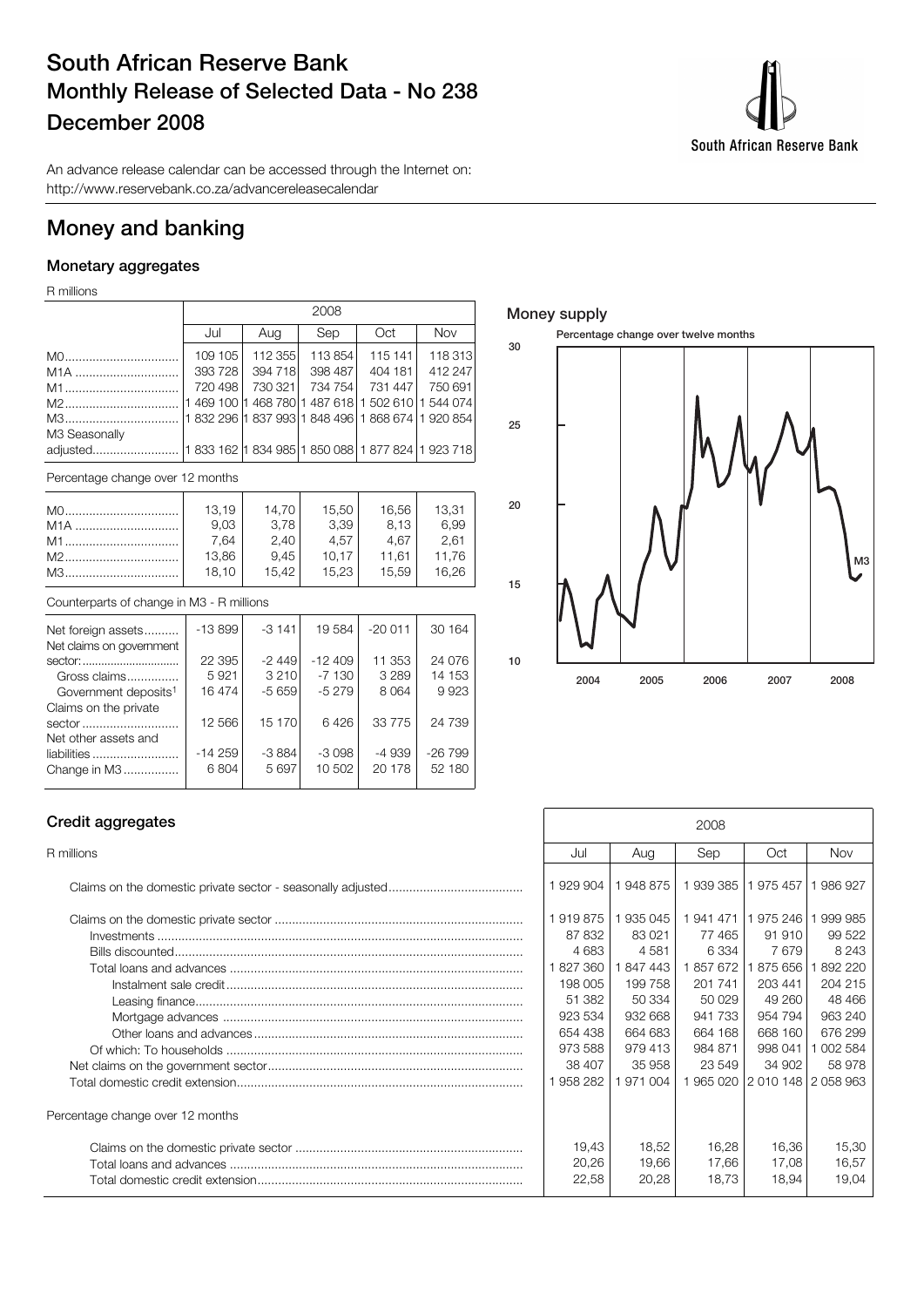## Money and banking (continued)

|                                     |               |               | 2008      |               |           |
|-------------------------------------|---------------|---------------|-----------|---------------|-----------|
| Banks and mutual banks (R millions) | Jun           | Jul           | Aug       | Sep           | Oct       |
|                                     |               |               |           |               |           |
|                                     | 1978045       | 1986 207      | 1 990 630 | 2 0 2 5 8 3 5 | 2 049 600 |
|                                     | 97 327        | 100 340       | 97 059    | 100 792       | 133 815   |
|                                     | 2 075 372     | 2 086 546     | 2 087 689 | 2 126 627     | 2 183 416 |
|                                     | 116 045       | 118 505       | 116 645   | 141 660       | 119 272   |
|                                     | 2 3 5 4 7 7 9 | 2 3 5 4 5 7 5 | 2 354 836 | 2 4 2 1 0 9 3 | 2 465 800 |
|                                     | 160 706       | 163 630       | 163 981   | 165 369       | 167 542   |
|                                     | 45 087        | 45 0 27       | 46 555    | 47822         | 46 847    |
|                                     | 56 484        | 55 251        | 55 167    | 55 107        | 61 157    |
|                                     | $\Omega$      | $\Omega$      | $\Omega$  | $\Omega$      | $\Omega$  |
|                                     | 8 4 2 7       | 7799          | 8036      | 8753          | 11816     |
|                                     | 1810629       | 1818627       | 1840069   | 1849559       | 1867171   |
|                                     | 2 266 802     | 2 263 644     | 2 266 202 | 2 318 980     | 2 348 111 |
|                                     | 47 742        | 47 997        | 48 391    | 45 290        | 46 617    |
|                                     | 32 505        | 37 617        | 40 4 65   | 36 995        | 33 197    |
|                                     | 537869        | 495 198       | 469 388   | 475 574       | 754 018   |
|                                     | 169           | 4             | 167       | 168           | 5         |
|                                     | 2 945 885     | 2 889 404     | 2 857 095 | 2 933 556     | 3 237 749 |
| Banks (R millions)                  |               |               |           |               |           |
|                                     | 123 633       | 125 093       | 125 462   | 125 331       | 130 422   |
|                                     | 132 980       | 135 746       | 139 234   | 140 388       | 146 480   |
|                                     | 12729         | 13761         | 13024     | 13672         | 13920     |
| Land Bank (R millions)              |               |               |           |               |           |
|                                     | 9670          | 9 3 5 3       | 9 2 8 4   | 8982          | 9 1 0 8   |
|                                     | 15752         | 15 366        | 15 2 29   | 14 872        | 14 942    |

## International economic data 2008

|                                                                                                       |           |         | ZUUO     |          |          |
|-------------------------------------------------------------------------------------------------------|-----------|---------|----------|----------|----------|
| Changes in gold and other foreign reserves (R millions)                                               | Jul       | Aug     | Sep      | Oct      | Nov      |
|                                                                                                       | $-15.811$ | 7961    | 20 158   | 48 015   | 3939     |
|                                                                                                       | $-2.381$  | 344     | $-355$   | 1461     | $-1453$  |
|                                                                                                       | 3701      | 2 4 0 7 | 1689     | 1 2 7 5  | 2671     |
| Gross reserves of the SA Reserve Bank and open position in foreign<br>currency (US\$m)                |           |         |          |          |          |
|                                                                                                       | 35 004    | 34 332  | 34 4 24  | 32 908   | 33 216   |
|                                                                                                       | 34 171    | 33 502  | 33 638   | 32 111   | 32 576   |
| Net average daily turnover on the SA foreign-exchange market (US\$m)                                  |           |         |          |          |          |
|                                                                                                       | 3514      | 3586    | 4 2 9 7  | 4 9 4 1  | 2059     |
|                                                                                                       | 1 0 4 9   | 986     | 900      | 1 0 2 4  | 691      |
|                                                                                                       | 8570      | 9902    | 9 2 2 9  | 7316     | 5497     |
|                                                                                                       | 3915      | 3878    | 4 4 9 0  | 3 2 2 6  | 2841     |
|                                                                                                       | 17049     | 18 352  | 18915    | 16 508   | 11 088   |
| Exchange rates (averages)                                                                             |           |         |          |          |          |
| Effective exchange rate against the most important currencies (Index: 2000=100) <sup>18</sup>         | 65.69     | 67.67   | 66.11    | 57.32    | 56.61    |
| Real effective exchange rate against the most important currencies (Index: 2000=100) <sup>3, 18</sup> | 97.86     | 102.37  | 100.09   | 88.23    | $\cdots$ |
|                                                                                                       | 7.6393    | 7.6578  | 8.0472   | 9.6715   | 10.1177  |
|                                                                                                       | 15,1886   | 14,4731 | 14,4452  | 16,3843  | 15,5129  |
|                                                                                                       | 12,0543   | 11,4770 | 11,5565  | 12,9635  | 12,8845  |
|                                                                                                       | 0.0716    | 0.0701  | 0.0755   | 0.0980   | 0.1045   |
| Average daily fixing price of gold per fine ounce                                                     |           |         |          |          |          |
|                                                                                                       | 7 147,26  | 6401,91 | 6 617,04 | 7 801,98 | 7 670,43 |
|                                                                                                       | 940.47    | 839.10  | 827.27   | 809.72   | 759.36   |

 $\overline{\phantom{a}}$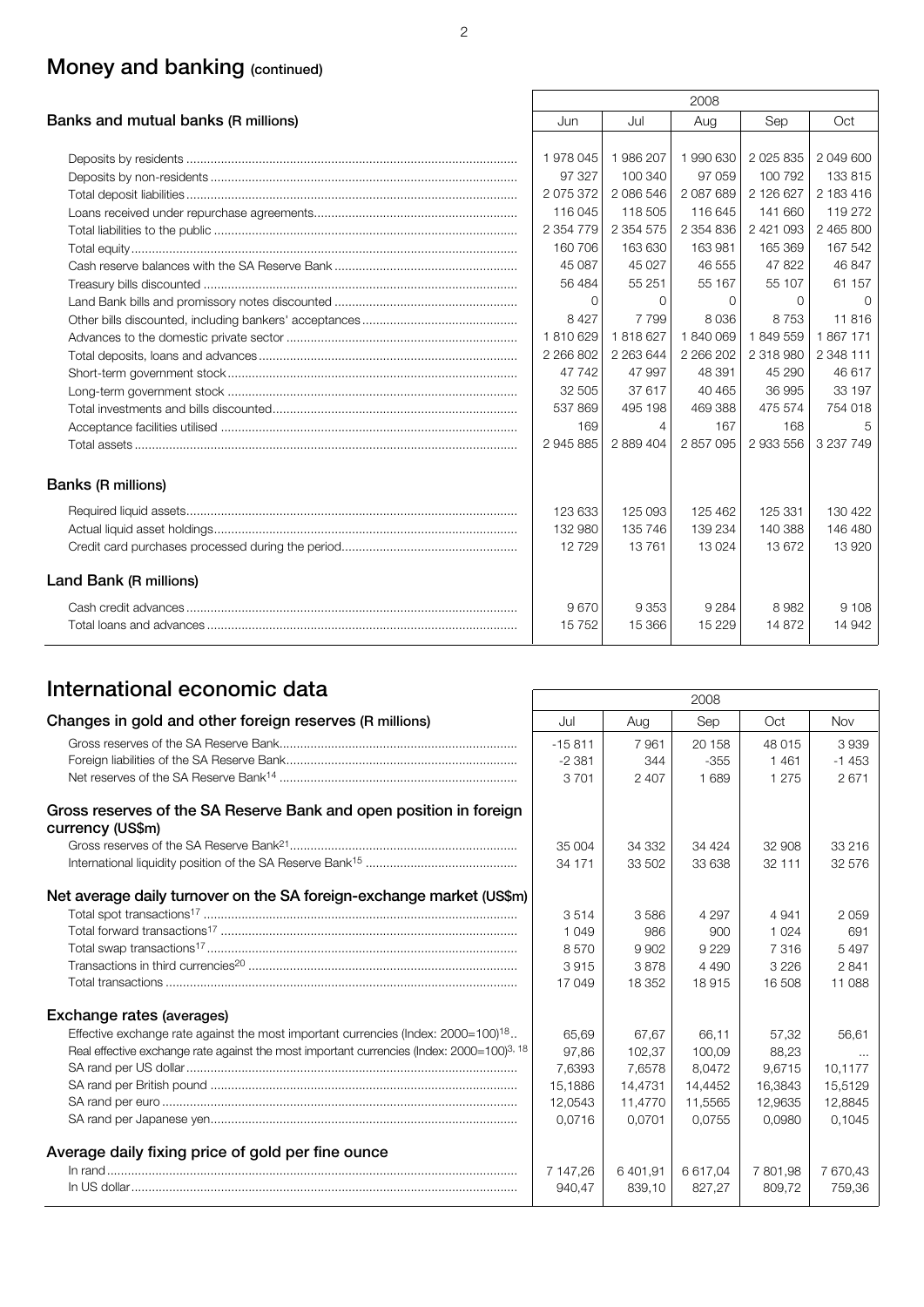## Capital market 2008

|                                          |                                     |         |           | ZUUO                                                    |           |            |
|------------------------------------------|-------------------------------------|---------|-----------|---------------------------------------------------------|-----------|------------|
|                                          | Jun                                 | Jul     | Aug       | Sep                                                     | Oct       | <b>Nov</b> |
| Share market <sup>4</sup>                |                                     |         |           |                                                         |           |            |
|                                          | 274 557                             | 289 927 | 252 392   | 319734                                                  | 346 319   | 227 268    |
|                                          | 6614                                | 7648    | 6517      | 7 150                                                   | 9749      | 7 3 2 2    |
|                                          | 357                                 | 318     | 308       | 288                                                     | 234       | 216        |
|                                          | 2,4                                 | 3,1     | 3,1       | 3,5                                                     | 4.4       | 4.8        |
| Non-resident transactions (R millions)   |                                     |         |           |                                                         |           |            |
|                                          | 2787                                | $-6123$ | $-3428$   | $-7579$                                                 | $-28160$  | $-3855$    |
|                                          | 4514                                | 1970    | 362       | $-1866$                                                 | $-21654$  | 4 7 7 9    |
|                                          | 7 3 0 1                             | $-4153$ | $-3066$   | $-9445$                                                 | $-49813$  | 924        |
| <b>Fixed-interest securities market</b>  |                                     |         |           |                                                         |           |            |
|                                          | 3 2 4 2                             | 4 3 7 6 | 5951      | 5 7 8 0                                                 | 4918      |            |
|                                          | 1766469                             | 1868701 | 1 902 215 | 2 011 340                                               | 1901621   | 1 548 882  |
|                                          | 1846592                             | 1967270 | 2 080 315 | 2 136 792                                               | 2 049 910 | 1 718 411  |
|                                          | 29 7 18                             | 39 2 20 | 33 039    | 33 998                                                  | 40 250    | 34 475     |
|                                          | 10.4                                | 10.1    | 9.2       | 9.0                                                     | 9,2       | 8.6        |
| Derivative market - futures <sup>4</sup> |                                     |         |           |                                                         |           |            |
|                                          | 119 266                             | 109 904 | 87 461    | 123 417                                                 | 118 942   | 99 903     |
|                                          |                                     |         |           | 61 314 486 17 047 218 14 110 151 128 084 603 19 546 127 |           | 12 681 931 |
|                                          | 770 662                             | 353 568 | 237 289   | 546 912                                                 | 275 676   | 180 227    |
|                                          | 42 654 689  43 393 344   45 219 125 |         |           | 42 329 868 41 084 498 38 315 185                        |           |            |

 $\sqrt{ }$ 

## National government finance

| Statement of national revenue, expenditure and borrowing                     | Jun      | Jul       | Aug    | Sep     | Oct       | Nov             |
|------------------------------------------------------------------------------|----------|-----------|--------|---------|-----------|-----------------|
|                                                                              | 71 185   | 39 004    | 47 798 | 63 255  | 38 269    | 396             |
|                                                                              | 45 251   | 57 732    | 47 104 | 56 557  | 51 582    | 50 <sub>2</sub> |
|                                                                              | 25 933   | $-18727$  | 694    | 6698    | $-13314$  | $-105$          |
|                                                                              |          | $-153$    | $-442$ | $-382$  | $-350$    | $-7$            |
| Plus: Cost/profit on revaluation of foreign debt at redemption <sup>19</sup> | $-45$    | -139      | $-14$  | -8      | $-214$    |                 |
|                                                                              |          | 1682      | 130    |         | 413       |                 |
|                                                                              | 25 890   | $-17.337$ | 367    | 6 307   | $-13,466$ | $-11.3$         |
| National government financing of net borrowing requirement                   |          |           |        |         |           |                 |
|                                                                              | 2 2 8 1  | $-2658$   | 451    | 745     | 907       |                 |
|                                                                              | 1513     | 2092      | 3867   | 2099    | 3456      | 43              |
|                                                                              | 65       | 453       | -28    | 609     | -367      |                 |
|                                                                              | -36      | $-27$     | $-20$  | -4      |           |                 |
|                                                                              | $-29712$ | 17476     | -4 637 | -9 755  | 9462      | 69              |
|                                                                              | $-25890$ | 17 337    | $-367$ | $-6307$ | 13466     | 11 <sup>°</sup> |
|                                                                              |          |           |        |         |           |                 |

|          |          | 2008   |         |          |          |
|----------|----------|--------|---------|----------|----------|
| Jun      | Jul      | Aug    | Sep     | Oct      | Nov      |
| 71 185   | 39 004   | 47 798 | 63 255  | 38 269   | 39 690   |
| 45 251   | 57 732   | 47 104 | 56 557  | 51 582   | 50 217   |
| 25 933   | $-18727$ | 694    | 6698    | $-13314$ | $-10527$ |
| O        | $-153$   | $-442$ | -382    | -350     | $-734$   |
| -45      | -139     | $-14$  | -8      | $-214$   | -91      |
| 1        | 1682     | 130    | ∩       | 413      | Ω        |
| 25 890   | $-17337$ | 367    | 6 307   | $-13466$ | $-11352$ |
|          |          |        |         |          |          |
| 2 2 8 1  | $-2658$  | 451    | 745     | 907      | 216      |
| 1513     | 2092     | 3867   | 2099    | 3456     | 4 3 5 0  |
| 65       | 453      | -28    | 609     | -367     | $-157$   |
| -36      | -27      | -20    | $-4$    | 9        | 19       |
| $-29712$ | 17476    | -4 637 | $-9755$ | 9462     | 6925     |
| $-25890$ | 17 337   | -367   | $-6307$ | 13466    | 11 352   |

# Economic indicators <sup>2008</sup> (seasonally adjusted)

| Sales | Jun   | Jul   | Aua   | Sep   | Oct   | Nov             |
|-------|-------|-------|-------|-------|-------|-----------------|
|       |       |       |       |       |       |                 |
|       | 140.1 | 139.4 | 135.0 | 132.3 | 131.3 |                 |
|       | 166.6 | 165.0 | 163.6 | 163.9 | 163.4 |                 |
|       | 146.3 | 143.2 | 142.8 | 142.0 | 144.0 |                 |
|       | 144.3 | 146.3 | 140.9 | 137.5 | 124.7 | 12              |
|       | 164.1 | 162.3 | 158.2 | 159.7 | 150.2 | 15 <sub>i</sub> |
|       |       |       |       |       |       |                 |

### Volume of production11

#### Composite business cycle indicators

Increase -, decrease +

2 Total net reserves include those of the SA Reserve Bank other banks and government.<br>3 Preliminary figures

Preliminary figures.

4 Source: JSE Securities Exchange South Africa (JSE). 5 Net cash receipts after repayment of redemptions internal funds excluded.

6 Monthly average.

7 Actual number as at the last business day of the particular month.<br>8 Seasonally adjusted at an annual rate.

8 Seasonally adjusted at an annual rate.

9 Deficit -, surplus +. 10 Excluding discount.

11 Source: Statistics South Africa. 12 Source: National Association of Automobile Manufacturers of SA.

13 Source: Bond Exchange of South Africa.

14 Changes in the net reserves of the SA Reserve Bank also include valuation adjustments in respect of the assets and short-term liabilities of the SA Reserve Bank.

52,5 | 49,7 | 46,2 | 49,2 | 49,1 | ...  $123,8$  106,9 124,7 125,7 129,7 ... 131,3 | 127,2 | 127,5 | 124,3 | 124,1 | ...

122,0 | 120,2 | 116,1 | 114,0 | 110,4 | ... 156,2 155,3 155,0 153,4 ... ...  $126,0$  127,4 128,7 128,3 ... ...

15 Up to end February 2004 referred to as the "Net open position in foreign currency of the Reserve Bank" . 16 See page S22 of the *Quarterly Bulletin* regarding the definition of P1 credit extension.<br>17 Transactions against the Rand.

17 Transactions against the Rand. 18 The weighted-average exchange rate of the rand is calculated against fifteen currencies. The weights of the five major currencies are in brackets: Euro (34,82), US dollar (14,88), Chinese yuan (12,49), British pound (10,71), Japanese yen (10,12).

19 Cost -, profit +. 20 Transactions in third currencies refers to transactions between any two currencies other than the

South African rand. 21 The gold reserves are valued at market price taken at 14:30 on each valuation date.

22 From May 2004 including RSA Government Retail Bond.